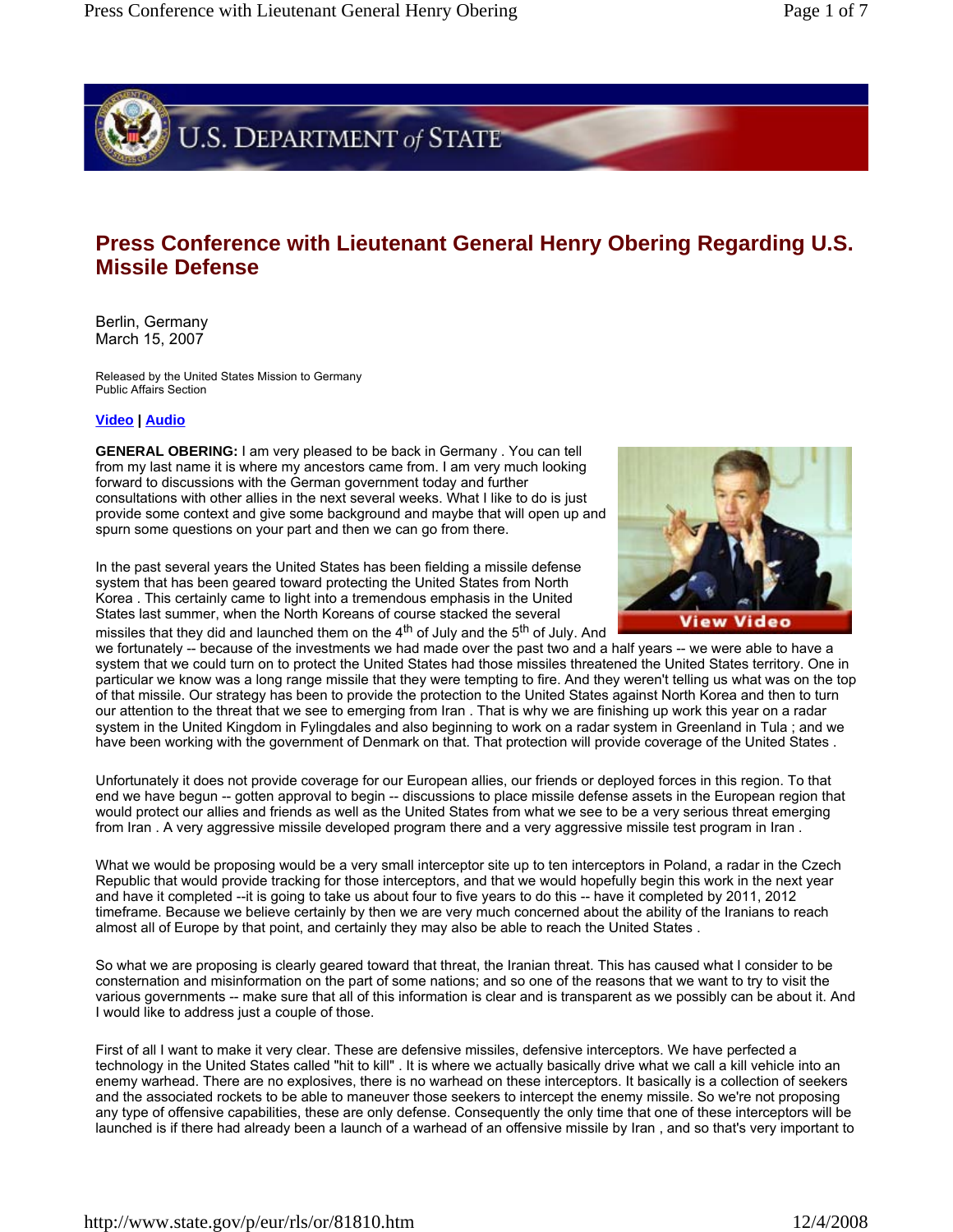keep in mind.

Also, we have been asked about -- you're just doing this to protect the United States and it doesn't really protect Europe, and that's just not true. The coverage that these interceptors will provide would cover those nations that would be vulnerable to the long range threat that we see emerging from Iran . Nations that would not be covered farther to the East are so close to the Iranian threat that they would not be using long range missiles against those nations anyway. So this is not meant to in any way separate countries in terms of coverage. It covers those countries that would need to be covered against the long range threat.

There's also been a concern about debris, and I'd like to address that. As I said we've done extensive testing on all ranges of interceptors from the short to the long ranges interceptors. We fully understand what kind of debris is remaining from one of these intercepts and it is a tremendous amount of energy released when you have one of these intercepts. It basically pulverizes, if I can use that word, the warheads. We know that the particles are extremely small from the debris and it still has to come back to the atmosphere and most of that gets burned up. Certainly it's in any way shape or form is not a case of where and any missile is launched an interceptor is launched and debris falls just beneath it. What happens is after you intercept, the debris continues in the arcs that the two, the interceptor and the missile, are flying so the debris patterns for the most part do not fall straight down. We have done calculations to see whatever could make it back to the ground, what kind of casualties that we would have there, and even in the most densely populated areas you'd be talking less than one in a thousand chance. That's just a chance of a single casualty. One in two and a half million is more the norm when you get into most of the areas of population.

And also, one of the points I want to emphasize it is not whether you have debris or whether you do not have debris it is whether you have debris or you have a warhead impacting in terms of what you would choose to be able to endure. So we do not believe that debris is a significant issue. And I'd be glad to answer more questions about that.

In addition, there has been a strong Russian reaction to what we proposed. I'd like to clarify our engagement and hopefully clarify some of our future plans. First of all the Russians have announced that it changes the strategic balance between the United States and Russia , and we just outright reject that. Number one, you're talking about ten interceptors that we would place against potentially hundreds of missiles or thousands of warheads that the Russians maintain. This in no way shape or form threatens the Russian missile fleet. The numbers just don't add up. In addition, the reason we selected Poland and the Czech Republic for the potential positioning of theses assets is because it was optimum for the Iranian threat. It is not optimum if we were trying to address the Russian missiles. In fact, they are not positioned to where we can even catch the Russian missiles with these interceptors. So again, from a numbers perspective, from a performance perspective, this does not present a threat to the Russian missile fleet.

And the final point in that is, we have nothing to gain by doing so. We had a stable relationship with the Russians for many decades. That's not what changed -- the Russians have not changed, the Americans have not changed. What has changed here has been the very aggressive development in testing of missiles by Iran . That's what has changed and that's what we have to move, we believe, to address that threat and that we need to do that in a fairly timely manner. One last point on that is we want to be as open and as transparent as possible. We have a standing invitation to the Russians to visit missile defense sites in the United States . As I said, we have actually now deployed interceptors in Alaska and in California , and we have invited them to be able to visit those locations; and it would also be acceptable to us if the Russians wanted to visit the European locations. Obviously it would be up to the host nation government for that to occur, but it's certainly okay with us, and we will continue consultations.

I have been to Moscow going back -- I've been to Moscow in November. I personally met with the Minister of Defense and the Chief of the General Staff where there have been discussions with the Russians ongoing about this for over a year and we will continue to do that. We will continue to engage with them to have discussions and talks with them to get experts involved and that we hopefully will begin to allay the fears that the Russians may have about this. Also discussions with allies. I have personally briefed the North Atlantic Council twice. I have briefed the NATO Russia Council twice. We are in consultations with our NATO allies. The purpose of my trip this week has been to continue those discussions on a bilateral basis. We will reengage at the NATO collective level in April to further the discussions here, so it is not as if the United States is trying to do this alone. We are trying to make sure that we are as collaborative and consultative as possible as we go through this. But as I said, we do believe there is an urgency with respect to this threat and we think that we have an obligation to protect the U.S. citizens from this threat and certainly our deployed forces and allies in this region.

Okay, with that I'd be happy to answer any questions.

**QUESTION:** How do you explain the obvious contradiction that on the one side you are telling us -- speaking about a long range threat and then say many experts disagree, they say Iran (inaudible)& What is your opinion? Do you also see the forthcoming development that the US with this position is dividing Europe and NATO or at least irritate Russia ?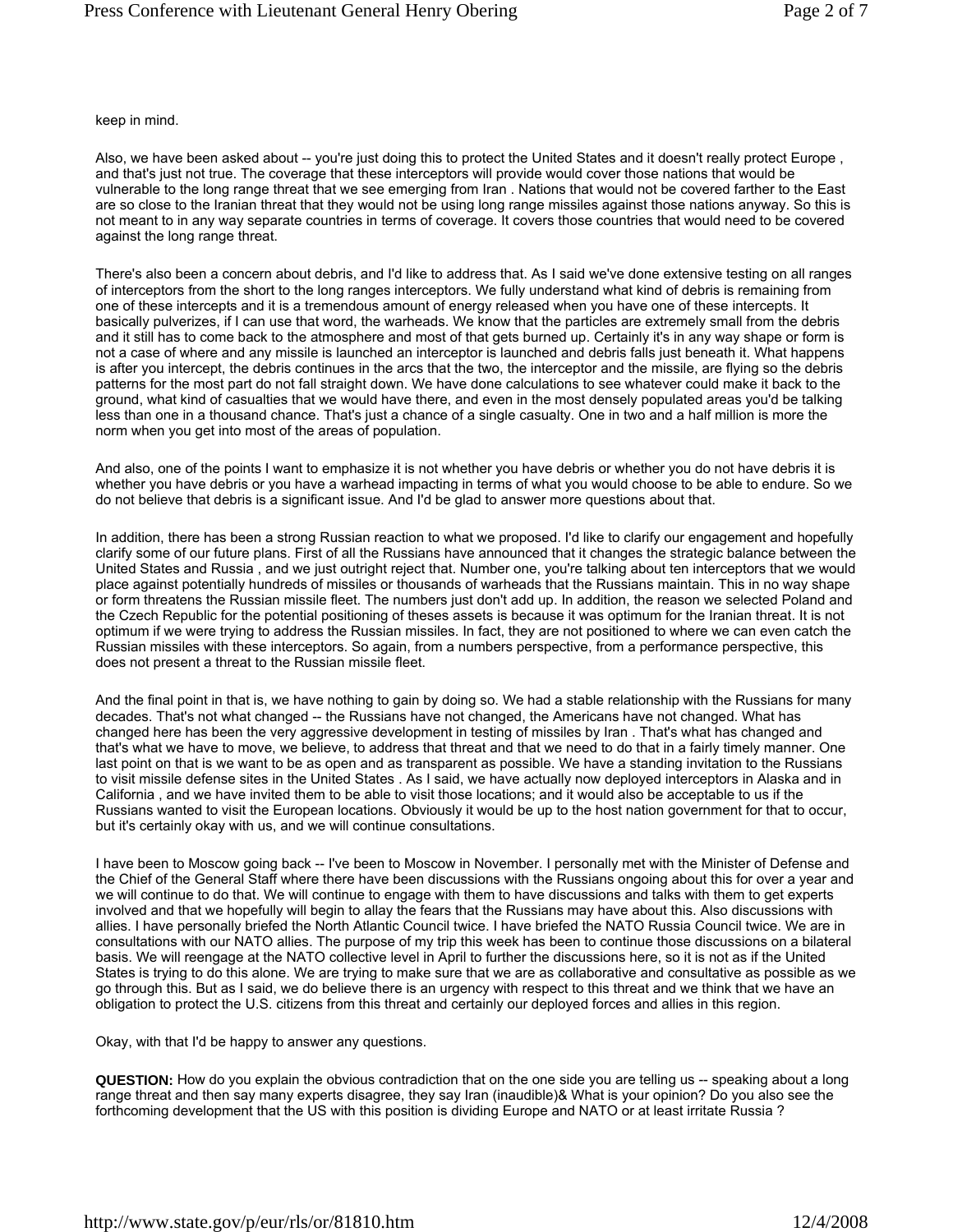**GENERAL OBERING:** Okay, first of all, with the long range threat coming from Iran --let me tell you a little anecdote that occurred with North Korea . North Korea was testing short and medium- range missiles back in the 90s. They over flew Japan with a missile in the 90s. And then there were many experts that said that there would not be a capability of a long range missile from North Korea in many years. That was declared in 1998. Then the next month they launched a long range missile that showed multi-staged capability. It surprised the United States , it surprised all the experts around the world. So there is an element of uncertainty with respect to what we can predict and what we can not predict. We see -and you can turn the television on and take a look at some of the testing the Iranians have done as recently as just this last month and certainly in the testing they did in the fall. Again showing several launches of short range missiles, launches of medium range missiles, and they have a stated intent to develop a space launch capability, which they believe, at least they say, is imminent. If that is true, if they develop a space launch capability, they have demonstrated all of the building blocs that you need for an intercontinental ballistic missile. Multi-stages begin with a control of missiles through stages, and with the ambiguity in their nuclear program it is not a risk that we feel is prudent to take. There is no rational for leaving populations open to that threat.

And one other point there. The Iranians would not necessarily have to even use these weapons. Just the threat of use of these weapons and the coercion they would try to be able to achieve, is something that we have to be concerned about. So it is not the Russians, the Russians is not the threat we are concerned about, it is the Iranians and it is the proliferation of what we see to be their threat. We saw last summer what happened when there were attacks by Hezbollah on Israel . 4000 rockets what we consider to be very short range rockets or missiles launched to them. The Israelis were not prepared for that. That shows what can be demonstrated from even the short range versions of these missiles being able to shut down entire regions of Northern Israel .

So I think it is a risk we have to weigh in consideration. And experts can agree or disagree as to timing. We know that there has been cooperation between the North Koreans and the Iranians, and that is another reason why it is hard to predict when they may have a certain capability or not. But most experts, at least in the Intel community agree, that they will have something about the early to mid next decade otherwise 2010 -2015 in that timeframe. And like I said before, even if we start this year we will not have the capabilities in place until 2011, 2012. And so I believe it is a risk that we need to try to address.

I would like -- in terms of dividing Europe -- I think what this actually does it can more unite Europe , if we think of this in a right way. Again, if we focus on the Iranians as being the problem what we should be doing is using the proposed capabilities that the U.S. would built along with the Czech Republic and Poland as the long range protection under which NATO provides shorter range protection. And we would be able to integrate those capabilities together. Now if we are able to do that and present and even include the Russians in that activity, what you would do is, you devalue these missiles in the eyes of the threat nations. One of the reasons I believe why you see the proliferation of these missiles around the world -- and that has been considerable over the past many years -- is because they are valuable when you do not have a defense against them. It is a way that they get asymmetrically challenged the United States and allies and friendly countries around the world that have conventional capabilities; they can asymmetrically challenge us. If we present a united front we begin to devalues those missiles and devalue those assets and hopefully dissuade them from investing further in the building and construction of them.

**QUESTION:** How reliable is the system, how accurate is it? And about the debris. Obviously we are talking about encountering nuclear missiles and interceptors. How about the nuclear warhead, what will happen if that rocket is intercepted?"

**GENERAL OBERING:** Okay, first of all on the reliability. This is something that is not very well known, I think, certainly worldwide and even to some degree in our country to the extent that it should be. We have had tremendous success in this program in recent years. And it has been because of the investments and the hard work of thousands of Americans and frankly some of our allies working on this. For example, we are building a capability against short range missiles, medium range missiles and long range missiles. So we have the Patriot System to handle the shorter range missiles, we have the Aeges sea-based system to handle the medium range and shorter range, and then we have what we call the groundbased Midcourse System to handle the long-range threats. We also have in development what we call the Terminal High Altitude Area Defense Interceptor, that is a very mobile interceptor that can operate in the very upper reaches of the atmosphere far greater than patriot and just outside of the atmosphere as well.

Now between those programs last summer, we were able to successfully intercept in the low atmosphere with Patriot and the upper atmosphere with the Terminal High Altitude area defense, outside the atmosphere with the Aeges sea-based as well as with the ground based system. With that long range test, we launched a target from Alaska , we flew it down into the South Pacific and we intercepted with an interceptor out of Vandenberg. And that test that was a very threat representative target; we flew across an operational radar in California; we had an operational fire control system that was operated by soldiers, and we had an operational interceptor identical to the ones that we have on the ground in Alaska and California. Achieved that intercept. And so we believe that we have been very successful and that we are proving that this technology is reliable.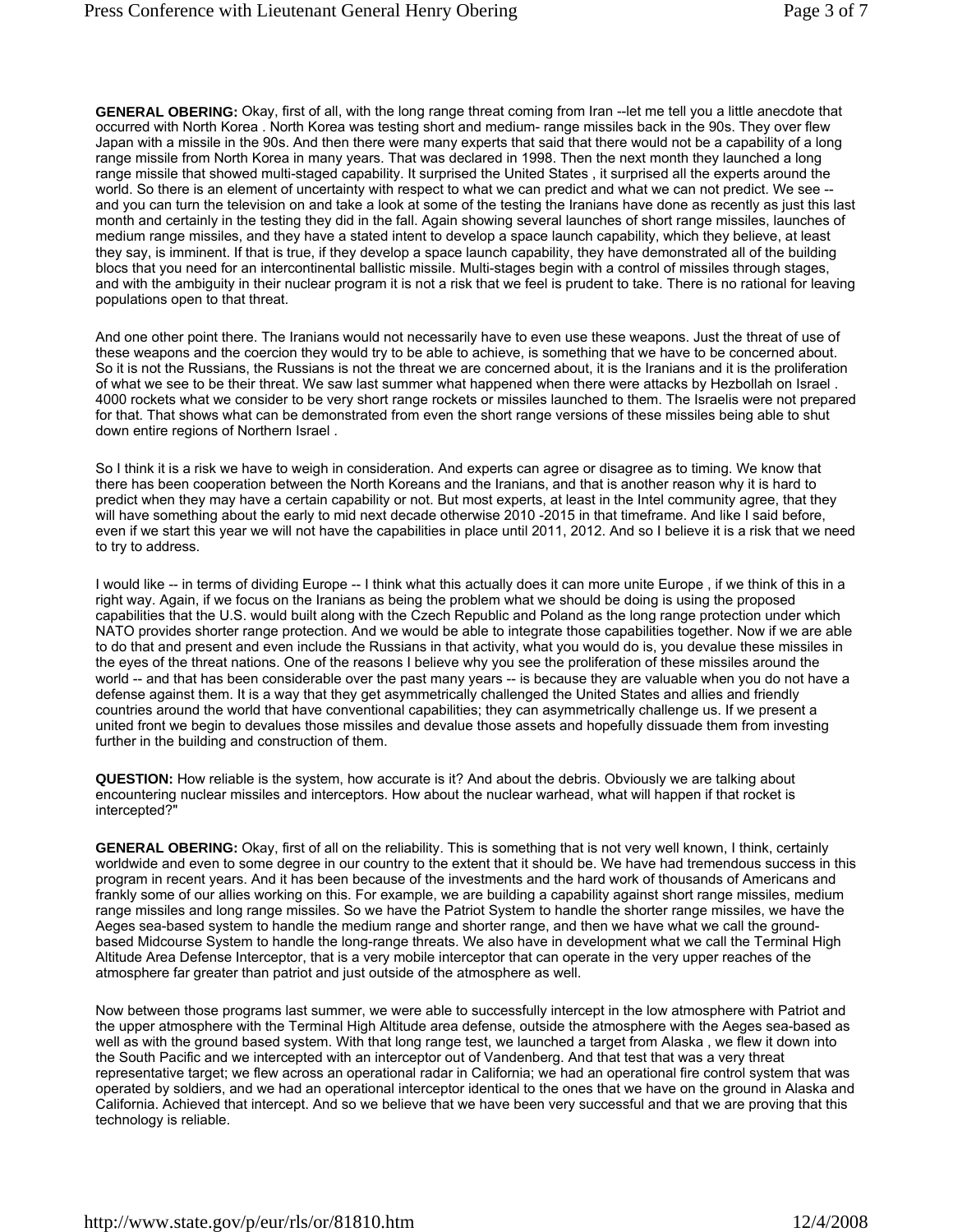In fact, since 2001 we have now had 24 successful "hit to kill" intercepts among those programs. So we are confident that technology works. And it is a technical challenge but we think that we again we have invested almost 100 billion dollars in this effort. So we are beginning to see the rewards of this investment over these past many years. And to talk about, again, debris. Again, I want to make sure everybody understands we are not talking about whether we have debris or whether we don't have debris. We are talking about whether we have debris that comes down or whether we have a warhead that impacts on European or U.S. soil. That is important to keep in mind. Having said that though, what we precisely want to do is, if you have a nuclear warhead inbound you want to intercept that as high as you can, and get it to detonate in the upper reaches well outside the atmosphere and the upper reaches of space.

## **QUESTION:** Will it detonate?

**GENERAL OBERING:** We don't know. We don't know that it will or that it won't. There is a likelihood it will but we don't know since we don't know what that construction would be, etc. We know it will probably not be a very high heeled weapon coming from the Iranians if they develop those. So we believe that it is worth building that defense to be able to take that out. It is clearly better to do the intercept than to not do the intercept and let the warhead hit."

**QUESTION:** I wonder whether you can use the missile that you already have or whether you are developing a new system to (inaudible) to protect, for example, Portugal or Spain.

**GENERAL OBERING:** We are using the missiles that we have. There are some modifications that are made to adapt to the European, what we call the battle space -- otherwise how far you have to go. It would cover Spain , and what the other -- Portugal , you said? -- yes, it would cover those regions. I would like to say it would cover all of the nations that would be vulnerable to a longer range attack from Iran ."

**QUESTION:** Two questions. In your consultations over the past year, what were the reactions that you were getting anything like the public reaction that (inaudible) President Putin last month or were they saying something different prior to that? And have you brought up this idea that Russia might participate somehow in this effort, and what is the reaction to that? And I just want to clarify. Would Israel be protected by this system?

**GENERAL OBERING:** Israel would not be protected by this system. First of all, the directional coverage is not conducive to covering Israel , but there other assets that could be used to cover Israel . Of course, Israel has developed their own aero system and they have their patriot missiles as well that they work in combination with each other, so it would not cover them.

With respect to the Russian reaction. When we first started talking about this there was discomfort is the way I describe it and a level of suspicion, but not to the degree that we saw the reaction when we announced that we are going to begin the discussions with the Czechs and the Poles. So again, I think that a lot of this is continuing that engagement with Russia , explaining exactly what we are doing, getting into the technical details. We are scheduling a meeting of technical experts so that we can get to that level of degree that will give them more understanding of the capabilities and limitations. And I am hopeful that that will alleviate some of their concerns. I can't guarantee that but I hope that it will.

And we are open to participation by the Russians; in fact, there are ongoing discussions with the Russians as to how they could participate in missile defense over all and what types of things that we could do together in partnership. Those talks have been stalled to some degree in terms of what I would consider to be some bureaucratic measures that have been taken. On both sides we need to get by that and get on with that discussion. Things like, for example, data sharing, where there are radars that could be useful to, you know, if we could share data from the Czech Republic or radars that the Russians may have. That is one way just on the service to participate. There was a development program that we have with the Russians called Ramos, which was a satellite program that we were co-developing that ran into some cost problems that we had to basically walk away from. But I think this is a time that we can renew that partnership to see what we can do for the future with being able to provide protection."

**QUESTION:** General, do you think the system should be brought into NATO?

**GENERAL OBERING:** I believe that this system would complement NATO very nicely, if you mean should it be brought into NATO in terms of capability, defensive capability. Historically how has NATO defended itself? There are only a handful of programs that NATO has actually developed. The NATO AWACS program, for example. There are several programs that are in the works, like the NATO Air Command and Control System, the NATO air to ground surveillance system, but the majority of the NATO defensive capability is provided by member nations that come together in a cohesive defensive force.

I see this being very much in the same vein, where the US is providing along with the Czech Republic and Poland a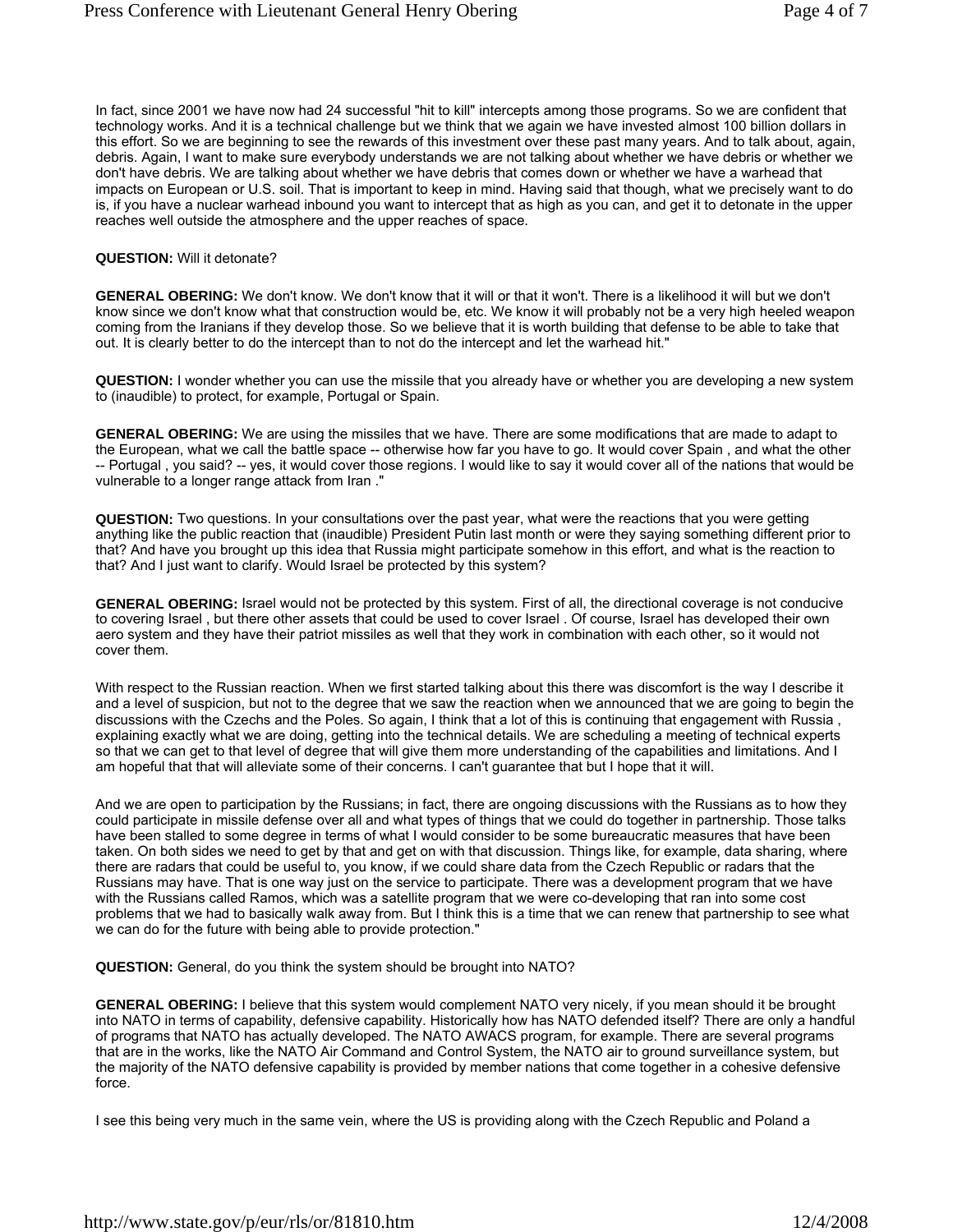contribution to a missile defense capability for NATO that could protect against a long range and what we call intermediate range missiles. And that NATO has started, by the way, an active layer theater missile defense program that would handle the shorter range missiles. So you can see this as being complimentary of what NATO is doing, and that is the type of discussions that we are having within NATO, within the council, and within our NATO allies, bilateral discussions.

So I am not at all against that and in fact I personally briefed the North Atlantic Council twice. I will continue to do consultations. That is the purpose of this trip; we have others planned to try to gain as much understanding as we can of what our plans are and why we think they can be complimentary to a NATO future and not to try to divide Europe or divide NATO in any way, shape or form.

**QUESTION:** What is the most important item of the consultation? Please talk about the difficulties in regard to Russia ?

**GENERAL OBERING:** The most important items of consultation have been first of all gaining an understanding from our perspective, trying to convey what the capabilities and limitations of the system are; make sure that folks understand that this is a defensive system it is not an offensive system. We talk a little bit of the operation of the system, how it operates, how the mechanics work. We also talk about coverage, we talk about timetables and that type of thing. We also -- this is not a one-way conversation -- we also are there to listen to what our allies have to say, to make recommendations. And we take those to heart, to listen to their recommendations on both, the way we may go about this as well as the key points that they are concerned about; what are their issues, what are their concerns. That is how, for example, the whole discussion of debris came up. And what does that mean and what is the extent of that? There was a discussion at one point that was geared at what the gentlemen asked about the electromagnetic pulse effects and those types of things with intercepts and what does that mean.

And also that is -- to the technical side and also to what I would consider to be the communicated side is -- how can we better explain what we are doing, how can we better interact between our NATO partners and ourselves on this. And then again the difficulties with the Russians, I think, primarily center around the location. They are just very concerned, I think, because of the nearness of Poland , the nearness of the Czech Republic and not quite understand about why those nations were chosen. And, like I said, we are willing to explain to the Russians. I actually showed trajectories from Iran to Europe, from Iran to the United States, why the Czech Republic and Poland would be important, and they have positioned assets there. It is not aimed against them. As I said earlier, it is actually too close and not in a very good position at all for any kind of direction against Russia . And nor do we want to and nor do we need to. There have been some suspicions that, oh, well, this is just a ploy to get offensive missiles instead of defensive,' and clearly that is not the case.

There are significant differences between offensive missiles and defense missiles. These defensive missiles, because these interceptors operate on this "hit to kill" kinetic energy principle, they are very light weight -- the kill vehicle, by the way, for these interceptors only weighs 150 pounds, so about 70 kilograms. It is not very big. So this is not a massive nuclear warhead that would go on to an ICBM and, plus, there would have to be significant modifications made if we tried to do that. That would be easily observable and recognizable. So there is not a concern we believe there.

Another difficult point was, the U.S. is just attempting to take the first step and then they are going actually deploy many, many more.' And that is just not true. As much as I would like to have more money in our budget, we don't. You can look out through 2013 in our budget and see that [we don't] have any more money for other than the ten interceptors that we propose, which we think would be adequate to handle the Iranian threat in the timeframe that we are talking about. We don't have any plans to further expand or to add into the system with any type of dramatic land-based components.

**QUESTION:** General, a question about the debris. Is there a chance that debris might fall on Germany and so how high is it? And the second question. Have you been in talks about debris with the German government already?

**GENERAL OBERING:** Part of my discussions today will be concerning that topic with the German government. Where debris falls is all contingent upon where the missile is being aimed. It turns out that a lot of the debris that would occur from intercepts from Iran that target in the United States do not come in Germany at all or into this region or nor Russia; a lot of the debris patterns will be out over the ocean. But there are targets in Europe of which you could have debris patterns that could fall in Europe ; but there again it all depends on the trajectory, it depends on what the target is. There is a different debris pattern for London , if they were a target, than there would be for Berlin or whatever. So it all depends. But again, I want to emphasize debris is not the issue. Debris is not the issue. You are not talking about whether you choose to be under debris or under a potential warhead impact. So there that is a very easy decision."

**QUESTION:** You have been to Georgia two weeks ago, I think. Would it make sense to station radar or interceptors in Georgia or the Caucasus ? And would it make sense place the installations that are planned for Poland and the Czech Republic in the East of Germany?

**GENERAL OBERING:** First of all, no, I had not been to Georgia . No I have not. I have been to Georgia in the United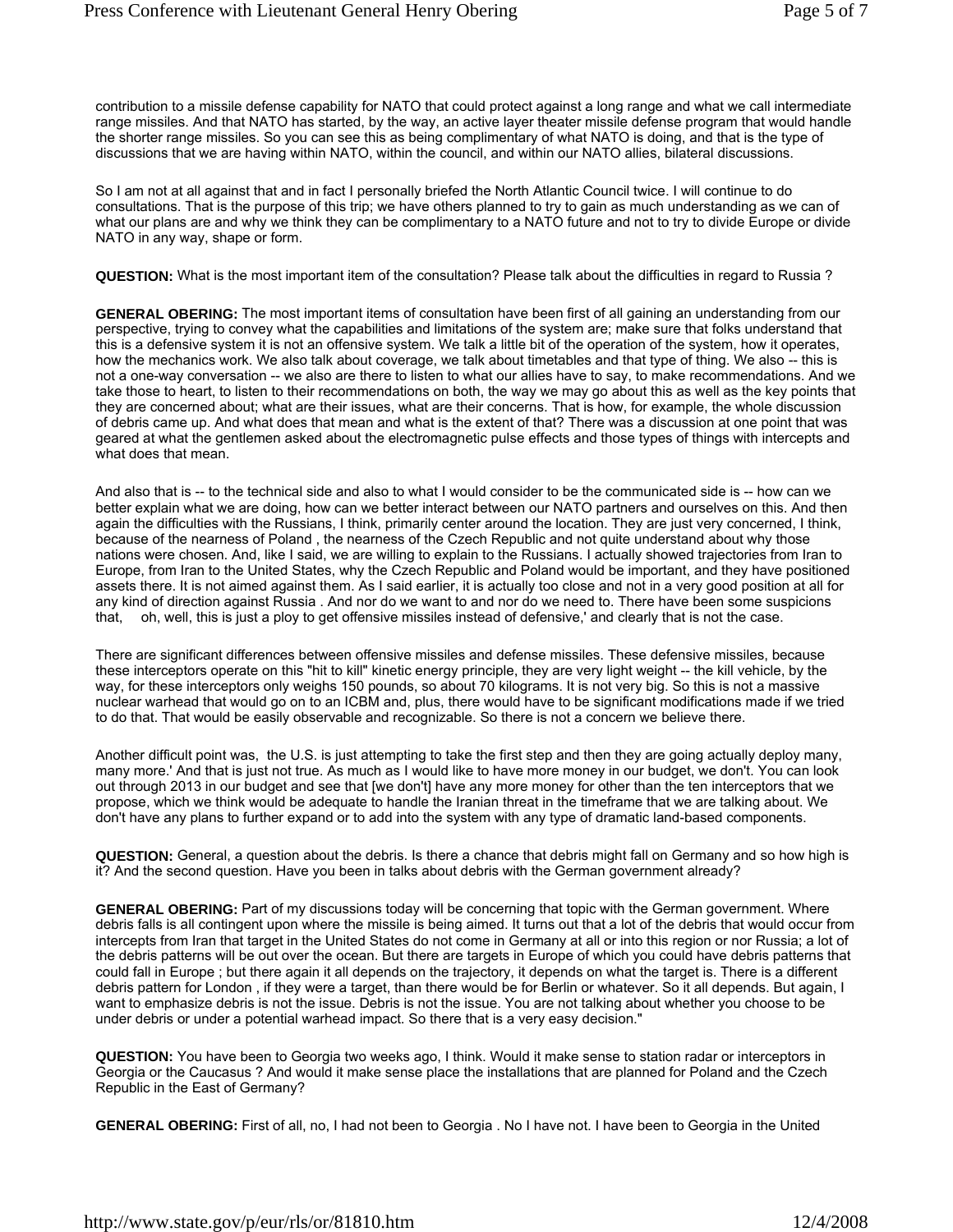States , but (laughter). No, it does not make sense to place interceptors there. That is far too close. That is something else that we were asked: Why don't you move your interceptors much farther forward and be closer to the threat?' The physics don't work that way. We do not have the ability to intercept a missile in what we call the "boost phase." And that is what you would be attempting to do is to intercept the missile in the boost phase if you move that close to these threat missiles.

We do not have any plans for any type of radar site in Georgia . What I have said in the past is there are three parts to this capability: there is the interceptors in Poland , there is the radar in the Czech Republic and then we have a very small rapidly transportable radar system that can be moved and set up in a matter of days and hours. It's a very small footprint. That would augment the system that is something we would put closer to Iran , but that is not something we are worried about right now. That is something that we have several years to work through were we can work out pre-positioning; so if we had to move it there we could. But we haven't asked any country to host that; it is something that is several years away anyway."

Germany could have been considered as an option. Again, however, from the standpoint of the maximum coverage of trajectories from Iran to U.S. and from Iran into Europe in terms of this coverage, Poland and the Czech Republic came out in the best regards there. Also the battle space, what we call the distance back from Iran .

**QUESTION:** What do you say to suggestions that in the end you can not prevent the proliferation and you cannot prevent other nations to develop new technology; and therefore the issue has to be tackled from a different angle and that is that you have to go back to the deterrence strategy and (inaudible) that we have been told basically and being from the Cold War. What happened to the deterrence strategy?

**GENERAL OBERING:** First of all the deterrence strategy is still very alive and very well. And I believe that that has a place in this as well. We often times tend to want to draw what I consider to be false selections. To say you either do this or you do that -- for example, it has been described that missile defense is an enemy of arms control. I could not disagree with that more. I view this as a spectrum. The first thing we have to do is try to prevent the spread of these weapons through talks, discussions, through proliferation security initiatives, through arms control treaties, where that is possible. That is important to do and I think we should continue that activity. But if that fails, as you say, if that fails to stop the proliferation, if it fails to stop the use of these weapons, then you have to come to what is your last option. I think deterrence is important. And I think that there are nations and organizations that can be deterred. But then what happens when you run into an organization or nation that can not be? What if they are not taking the same rational way that you are? Then what do you do? So I see this as a continuum.

We have arms control measures, we have non proliferation initiatives, we have talks and discussions, we have deterrence; but then when all of it fails and you have a warhead that is inbound your population, are you willing to loose tens of thousands or hundreds of thousands of lives and in retaliation take out hundreds of thousands and millions of lives because you did not have a way to stop that? So I think this provides an extra blanket of security, it provides an extra option with respect to that protection that I believe is morally bound for governments to provide to their citizens.

**QUESTION:** General, one of the criticisms that is being made here in Germany is that this project was initially conceived and discussed as pretty much a bilateral project or one that involved only a small group of countries. And only very late in the game, countries like Germany and others in the European Union, being included in the discussion. Wouldn't it have been better to come to NATO at the beginning to discuss this so you don't make yourselves vulnerable to the allegation that NATO is being sidelined and so it becomes unnecessary complicated, because of that?

**GENERAL OBERING:** We actually have been in a discussion with NATO for quite a while. One of the briefings that I gave to the NATO council was over a year ago. So I would not describe that as coming late to the game. As you all know, by the way, within the United States government, there are discussions that have to take place on whether or not there is approval to move forward on these types of initiatives, do we have funding to be able to build the interceptors and to be able to provide the construction and that type of thing for these sites. And that takes a while to be worked out. So before last year, for example, it would have been premature, because we got permission just in this last year's budget to be able to have the money to begin looking at analysis and potential locations and that type of thing. So there is not an attempt of the United States to move unilaterally and to bypass things here. What there is an attempt to do is to -- basically we waited until we felt like we were going to get supported with our Congress and we did get money appropriated this fiscal year for that. Once that became apparent, we began our discussions with NATO in terms of our plans and what we are proposing and then we began the consultations that I talked about."

**QUESTION:** What areas will be protected by the interceptors -- Spain , Portugal . (inaudible) covered? All over Europe ?

**GENERAL OBERING:** Yes. It protects. I do not have a map with me. If you can think about this, the line is almost down about to the Ukraine , it cuts across part of far western Russia and it encompasses down across the south eastern part of